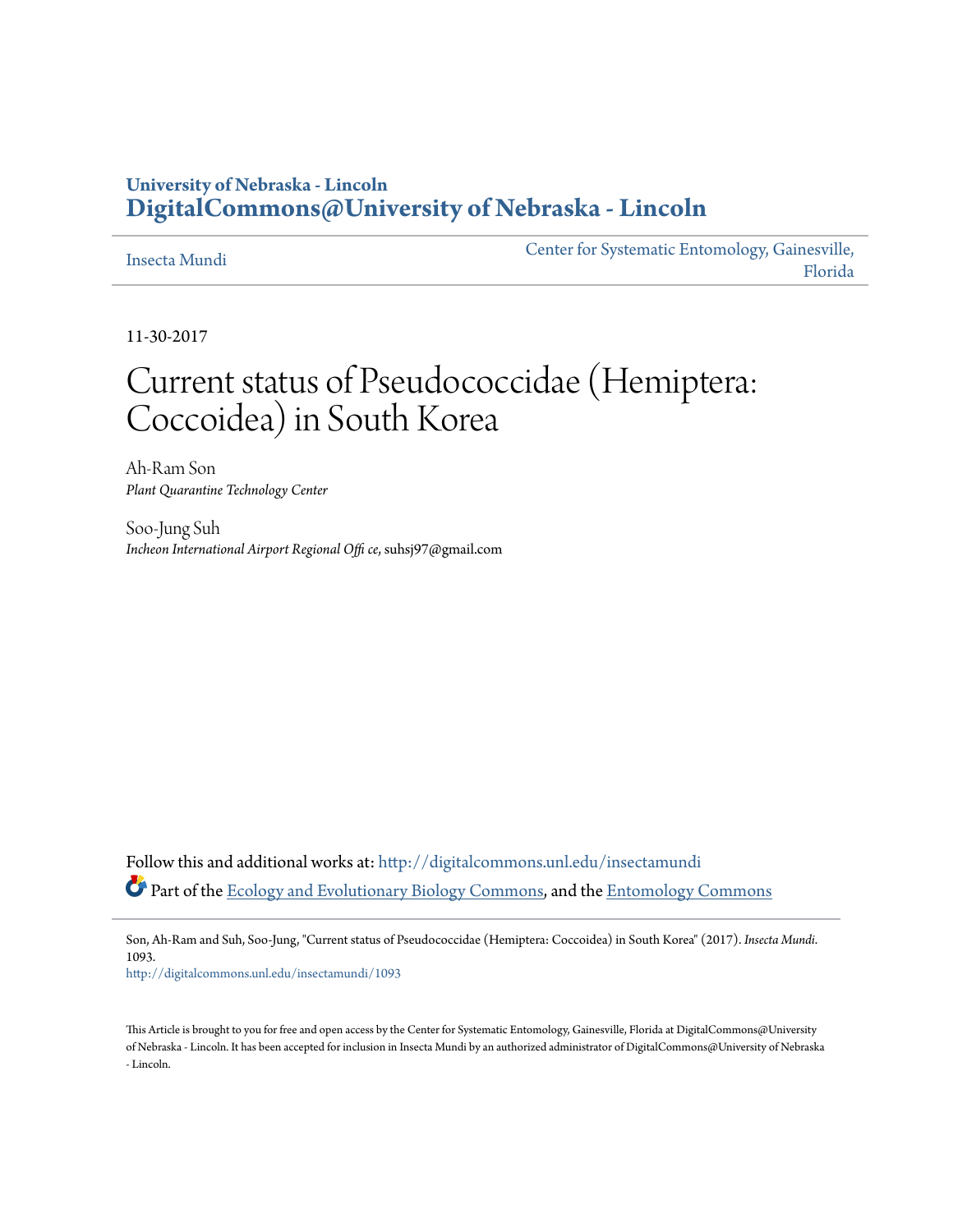# **INSECTA MUNDI** A Journal of World Insect Systematics

# **0581**

# Current status of Pseudococcidae (Hemiptera: Coccoidea) in South Korea

Ah-Ram Son Plant Quarantine Technology Center/APQA 167, Yongjeon 1-ro, Gimcheon-si, Gyeongsangbuk-do, South Korea 39660

Soo-Jung Suh Incheon International Airport Regional Office/APQA 47 Gonghang-ro, 424 beon-gil, Jung-gu, Incheon, South Korea 22382

Date of Issue: November 30, 2017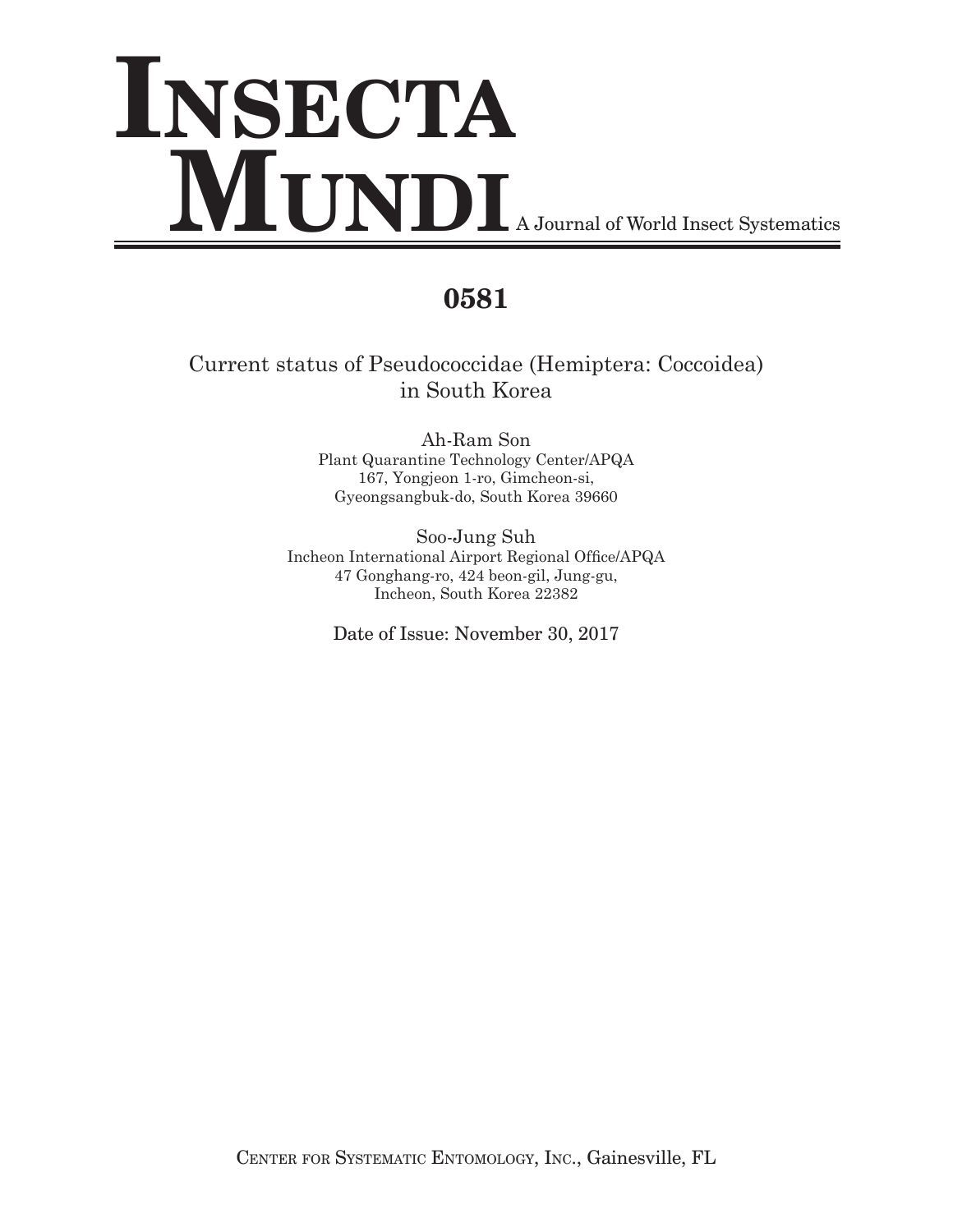### Ah-Ram Son and Soo-Jung Suh Current status of Pseudococcidae (Hemiptera: Coccoidea) in South Korea Insecta Mundi 0581: 1–6

ZooBank Registered: urn:lsid:zoobank.org:pub:523BCEE3-385F-4883-AFE7-1A0406660EE1

**Published in 2017 by** Center for Systematic Entomology, Inc. P. O. Box 141874 Gainesville, FL 32614-1874 USA http://centerforsystematicentomology.org/

 **Insecta Mundi** is a journal primarily devoted to insect systematics, but articles can be published on any non-marine arthropod. Topics considered for publication include systematics, taxonomy, nomenclature, checklists, faunal works, and natural history. **Insecta Mundi** will not consider works in the applied sciences (i.e. medical entomology, pest control research, etc.), and no longer publishes book reviews or editorials. Insecta Mundi publishes original research or discoveries in an inexpensive and timely manner, distributing them free via open access on the internet on the date of publication.

**Insecta Mundi** is referenced or abstracted by several sources including the Zoological Record, CAB Abstracts, etc. **Insecta Mundi** is published irregularly throughout the year, with completed manuscripts assigned an individual number. Manuscripts must be peer reviewed prior to submission, after which they are reviewed by the editorial board to ensure quality. One author of each submitted manuscript must be a current member of the Center for Systematic Entomology.

**Chief Editor:** David Plotkin, e-mail: insectamundi@gmail.com **Assistant Editor:** Paul E. Skelley, e-mail: insectamundi@gmail.com **Head Layout Editor:** Eugenio H. Nearns **Editorial Board:** J. H. Frank, M. J. Paulsen, Michael C. Thomas **Review Editors:** Listed on the Insecta Mundi webpage

**Manuscript Preparation Guidelines** and **Submission Requirements** available on the Insecta Mundi webpage at: http://centerforsystematicentomology.org/insectamundi/

**Printed copies (ISSN 0749-6737) annually deposited in libraries:**

CSIRO, Canberra, ACT, Australia Museu de Zoologia, São Paulo, Brazil Agriculture and Agrifood Canada, Ottawa, ON, Canada The Natural History Museum, London, UK Muzeum i Instytut Zoologii PAN, Warsaw, Poland National Taiwan University, Taipei, Taiwan California Academy of Sciences, San Francisco, CA, USA Florida Department of Agriculture and Consumer Services, Gainesville, FL, USA Field Museum of Natural History, Chicago, IL, USA National Museum of Natural History, Smithsonian Institution, Washington, DC, USA Zoological Institute of Russian Academy of Sciences, Saint-Petersburg, Russia

**Electronic copies (Online ISSN 1942-1354, CDROM ISSN 1942-1362) in PDF format:**

Printed CD or DVD mailed to all members at end of year. Archived digitally by Portico. Florida Virtual Campus: http://purl.fcla.edu/fcla/insectamundi University of Nebraska-Lincoln, Digital Commons: http://digitalcommons.unl.edu/insectamundi/ Goethe-Universität, Frankfurt am Main: http://nbn-resolving.de/urn/resolver.pl?urn:nbn:de:hebis:30:3-135240

**Copyright** held by the author(s). This is an open access article distributed under the terms of the Creative Commons, Attribution Non-Commercial License, which permits unrestricted non-commercial use, distribution, and reproduction in any medium, provided the original author(s) and source are credited. http://creativecommons.org/ licenses/by-nc/3.0/

**Layout Editor for this article:** Eugenio H. Nearns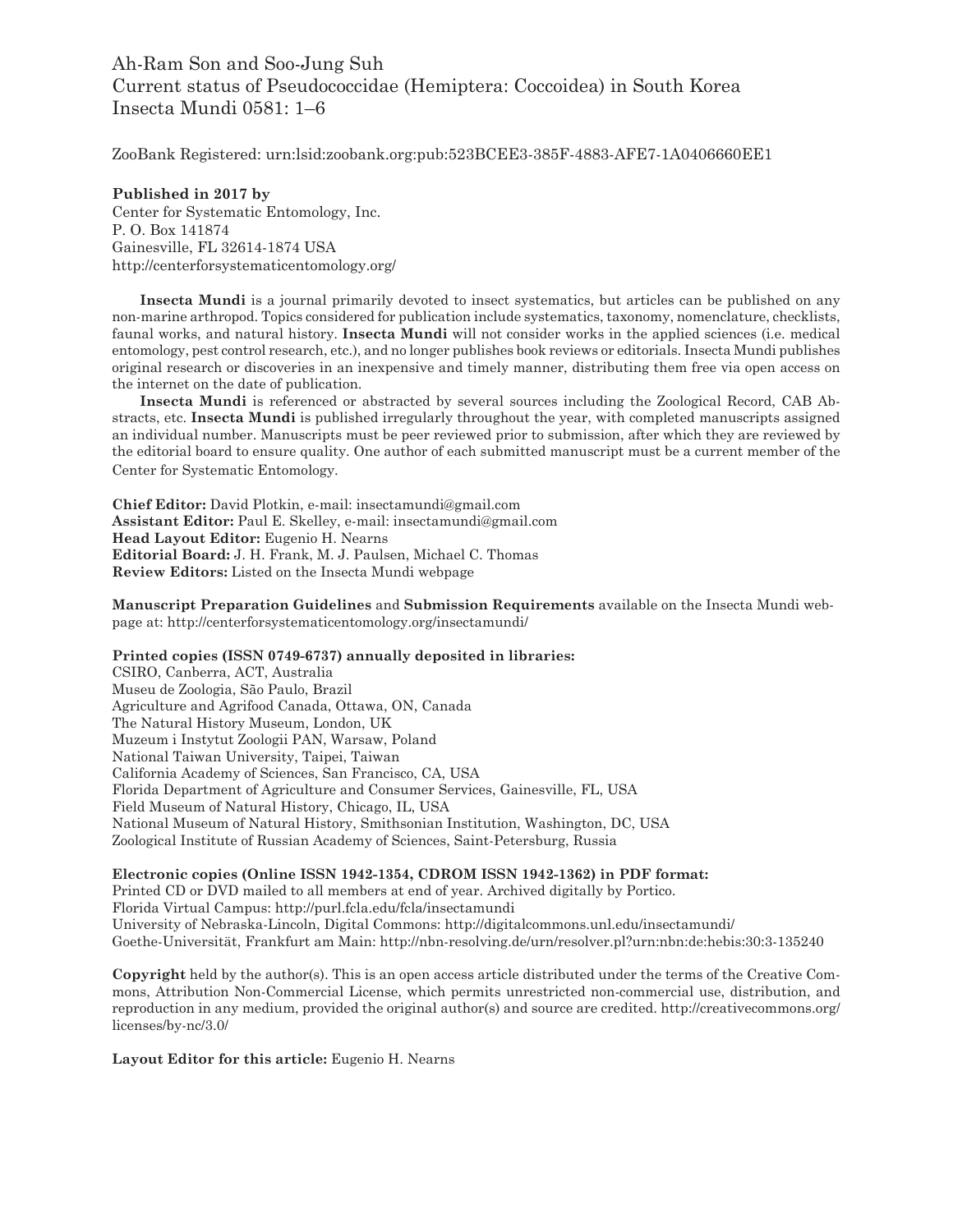## Current status of Pseudococcidae (Hemiptera: Coccoidea) in South Korea

Ah-Ram Son Plant Quarantine Technology Center/APQA 167, Yongjeon 1-ro, Gimcheon-si, Gyeongsangbuk-do, South Korea 39660

Soo-Jung Suh Incheon International Airport Regional Office/APQA 47 Gonghang-ro, 424 beon-gil, Jung-gu, Incheon, South Korea 22382 suhsj97@gmail.com

**Abstract**. Thirty-one species of mealybugs (Hemiptera: Pseudococcidae) are reported from South Korea based upon monitoring surveys conducted from 2010 to 2016, along with a dichotomous key to separate them. Six species, *Nipaecoccus nipae* (Maskell), *Palmicultor lumpurensis* (Takahashi), *Planococcus citri* (Risso), *Pseudococcus dendrobiorum* Williams, *Pseudococcus longispinus* (Targioni-Tozzetti), and *Pseudococcus orchidicola* Takahashi, known only to occur in greenhouses, are considered as adventive mealybug species to South Korea; of these, *P*. *citri* has already established in the exterior environment in South Korea.

**Key Words.** Mealybugs, dichotomous key, identification, adventive species.

#### **Introduction**

Mealybugs (Hemiptera: Pseudococcidae) comprise some of the most serious pests on various agricultural crops and pose serious problems when introduced into new areas of the world without their natural enemies (Kwon et al. 2003a; Miller et al. 2005). They cause direct injury to plants by depleting the plant sap or by injecting plant toxins. In addition, more evidence has been presented concerning the role of mealybugs as vectors of plant viruses (Williams 2004).

 Kwon et al. (2003a, b) listed 53 species in 19 genera of mealybugs in the latest catalogue of the mealybugs of the entire Korean Peninsula with characteristics, keys, host plants and distribution based on surveys and previous published records. Their catalogue included 15 species from North Korea reported by Russian entomologists such as Borchsenius (1956), Danzig and Ivanova (1976), and Danzig (1980; 1988) and four species accidentally found in greenhouses on ornamental plants imported into South Korea. Although known only to occur in greenhouses or nurseries in South Korea, mealybugs such as *Nipaecoccus nipae* (Maskell), *Palmicultor lumpurensis* (Takahashi), and *Pseudococcus longispinus* (Targioni-Tozzetti) are of economic significance (Williams 2004), and no comprehensive analysis has been conducted in order to determine if they are adventive or indigenous mealybugs in South Korea. Since then, mealybugs found in greenhouses in South Korea have been cited in papers (Lee 2010; Park 2010; Koo et al. 2017) including a new species, while other species have been synonymized with previously described taxa (Pellizzari and Danzig 2007; García et al. 2017). The purpose of this paper is to provide an updated list of South Korea's mealybug species with an identification key and list adventive mealybug species of South Korea.

#### **Materials and Methods**

Information on the number of mealybug species known to occur in the Korean Peninsula and in all zoogeographic regions was gathered from papers reporting South Korea's mealybugs (Paik 1972, 1978; Paik 2000; Kwon et al. 2002; Kwon et al. 2003a, b; Lee 2010; Lee and Suh 2011; Koo et al. 2017) and ScaleNet (García et al. 2017), a website that includes information on species of scale insects that has been published worldwide. Data from monitoring surveys of exterior environments and nurseries/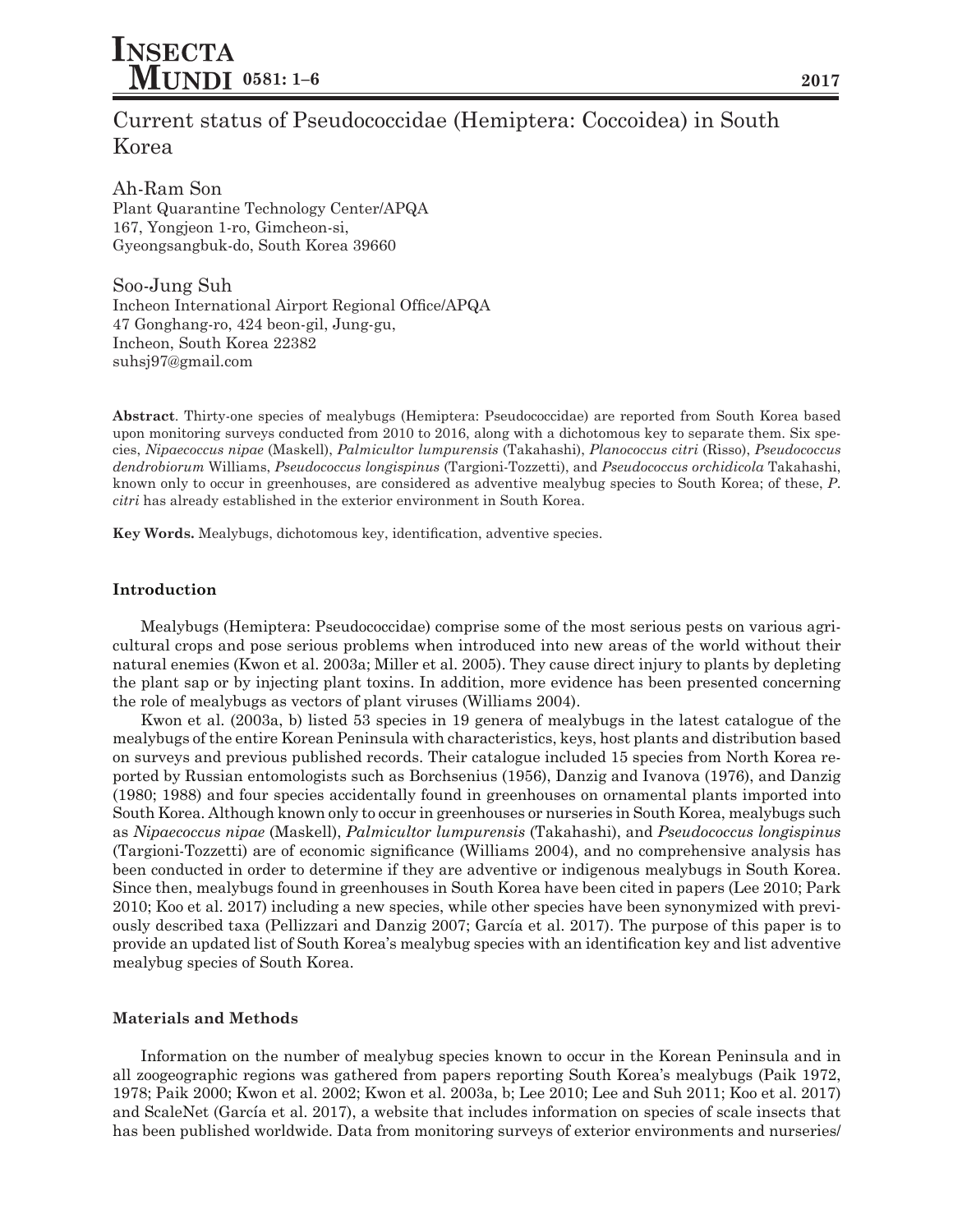greenhouses during the past seven years (2010 to 2016) was extracted from the Plant Quarantine Integration System (PQIS) database developed by the Animal and Plant Quarantine Agency (APQA). Codes for the zoogeographic regions recognized are as follows: Palaearctic (PA), Oriental (OR), and Australasian (AU). The nomenclature used here for the Pseudococcidae follows that of the ScaleNet database (García et al. 2017). This paper provides a dichotomous key concerning 31 species of mealybugs from South Korea except for six adventives species. But during this project, *Crisicoccus coreanus* (Kanda) was not collected and we were not able to examine the specimen of this species although it has been documented for the South Korea's fauna of mealybugs. Terminology for the morphological structures used in the key follows that of Williams (2004).

#### **Results**

 According to the scale insect database ScaleNet (García et al. 2017), there are 1,980 species of mealybugs worldwide. Based on our review of the literature and survey results, there are 31 species in South Korea which represents 2% of all described species. A dichotomous key to the mealybugs in South Korea is provided below for the correct identification of mealybug species by port identifiers at the various stations of the APQA.

As far as we are aware, no mealybug species have been deliberately introduced for biological control into South Korea. *Nipaecoccus nipae* (Maskell), *Palmicultor lumpurensis* (Takahashi), *Pseudococcus dendrobiorum* Williams, *Pseudococcus longispinus* (Targioni-Tozzetti), and *Pseudococcus orchidicola* Takahashi have been reported in South Korea in previous papers and should be considered as adventive species considering the fact that they have not been found in exterior environments for the past seven years (Table 1). *Planococcus citri* (Risso) which is already been established in South Korea causes damage to ornamental plants in greenhouses and is one of most commonly reported mealybugs.

#### **Key to mealybug species in South Korea** (slide-mounted adult females)

| 1.                       |                                                                                                |  |
|--------------------------|------------------------------------------------------------------------------------------------|--|
|                          |                                                                                                |  |
| 2(1).                    | Ventral abdominal multilocular disc pores abundant, with six or more pores on abdominal        |  |
| $\overline{\phantom{0}}$ | Ventral abdominal multilocular disc pores abundant, with five or fewer pores on abdominal      |  |
| 3(1).                    |                                                                                                |  |
|                          |                                                                                                |  |
| 4(3).                    |                                                                                                |  |
| $5(4)$ .                 |                                                                                                |  |
|                          |                                                                                                |  |
| 6(5).                    | Oral collar tubular ducts each with orifice at apex of projecting tubercle (crateriform ducts) |  |
|                          |                                                                                                |  |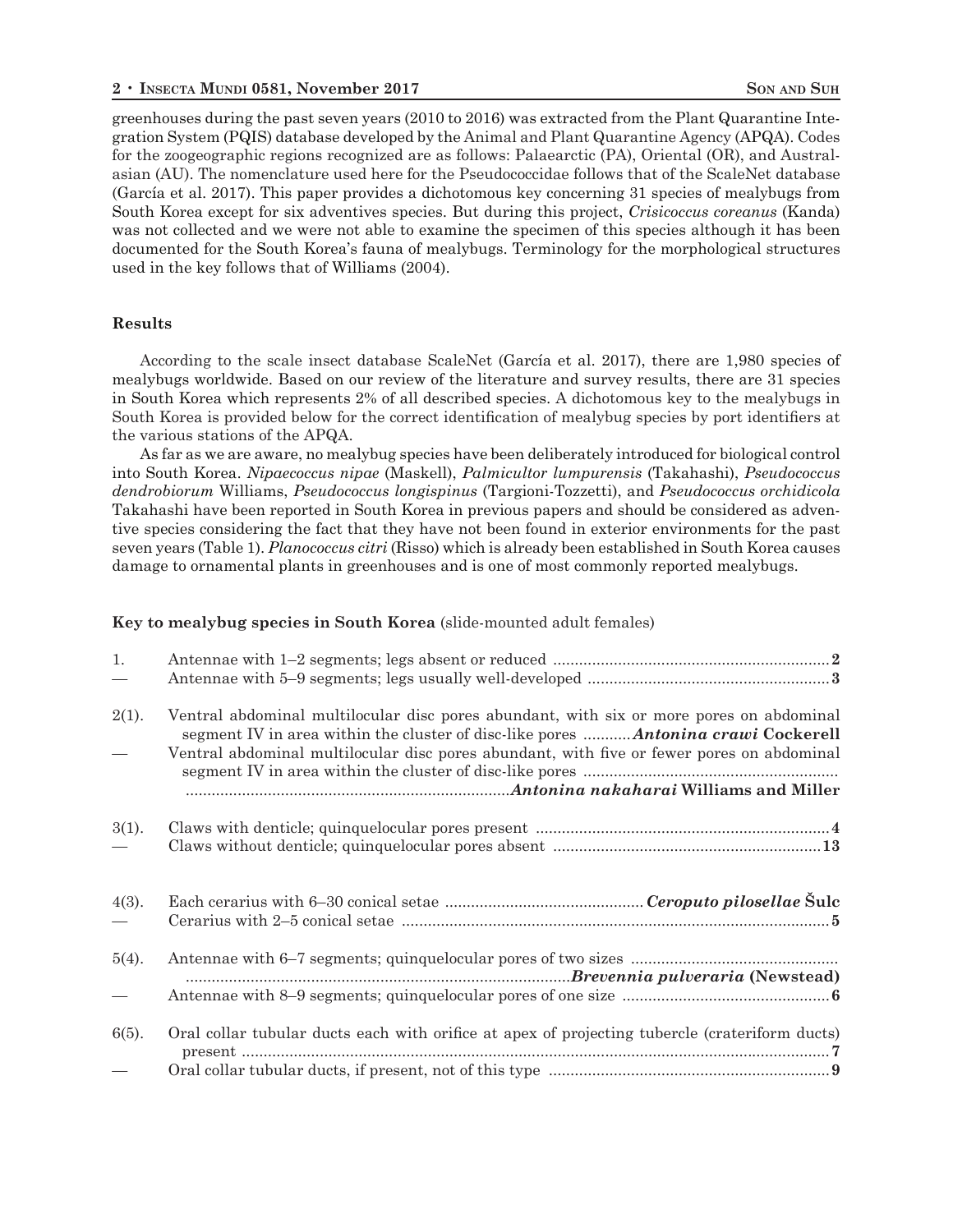| $7(6)$ .  | Crateriform ducts of two sizes (large and small) present on dorsum; primarily on trees  8                                                                                                                                                                                                                                                                               |
|-----------|-------------------------------------------------------------------------------------------------------------------------------------------------------------------------------------------------------------------------------------------------------------------------------------------------------------------------------------------------------------------------|
| 8(7).     | Crateriform ducts numerous on dorsum and small crateriform ducts surrounding large<br>crateriform ducts; primarily found on Rubus (Rosaceae)  Heliococcus kurilensis Danzig<br>Crateriform ducts scant on dorsum, not arranged in small crateriform surrounding large<br>crateriform ducts; primarily found on <i>Pueraria</i> (Fabaceae) and <i>Alnus</i> (Betulaceae) |
| $9(6)$ .  | Multilocular disc pores on dorsum forming small clusters and surrounding one minute oral<br>Multilocular disc pores, if present on dorsum, not arranged in cluster surrounding one minute                                                                                                                                                                               |
| $10(9)$ . |                                                                                                                                                                                                                                                                                                                                                                         |
|           |                                                                                                                                                                                                                                                                                                                                                                         |
|           |                                                                                                                                                                                                                                                                                                                                                                         |
|           | 11(10). Oral collar tubular ducts evenly scattered on entire surface of body; with small and short setae                                                                                                                                                                                                                                                                |
|           | Oral collar tubular ducts forming a band along body margin and grouped on thorax and abdomen                                                                                                                                                                                                                                                                            |
|           |                                                                                                                                                                                                                                                                                                                                                                         |
|           |                                                                                                                                                                                                                                                                                                                                                                         |
|           |                                                                                                                                                                                                                                                                                                                                                                         |
|           |                                                                                                                                                                                                                                                                                                                                                                         |
|           |                                                                                                                                                                                                                                                                                                                                                                         |
| $13(3)$ . |                                                                                                                                                                                                                                                                                                                                                                         |
|           |                                                                                                                                                                                                                                                                                                                                                                         |
|           |                                                                                                                                                                                                                                                                                                                                                                         |
|           | 14(13). Slender setae present on dorsum; oral collar tubular ducts 0–1 on margin of dorsal abdominal                                                                                                                                                                                                                                                                    |
|           | Lanceolate setae present on dorsum; oral collar tubular ducts 2-4 on margin of dorsal abdominal                                                                                                                                                                                                                                                                         |
|           |                                                                                                                                                                                                                                                                                                                                                                         |
|           |                                                                                                                                                                                                                                                                                                                                                                         |
|           |                                                                                                                                                                                                                                                                                                                                                                         |
|           |                                                                                                                                                                                                                                                                                                                                                                         |
|           | 17(16). Several dorsal oral rim tubular ducts present on abdomen; more than 300 multilocular disc                                                                                                                                                                                                                                                                       |
|           |                                                                                                                                                                                                                                                                                                                                                                         |
|           | Dorsal oral rim tubular ducts absent from abdomen; about 100 multilocular disc pores on ventral                                                                                                                                                                                                                                                                         |
|           |                                                                                                                                                                                                                                                                                                                                                                         |
|           |                                                                                                                                                                                                                                                                                                                                                                         |
|           |                                                                                                                                                                                                                                                                                                                                                                         |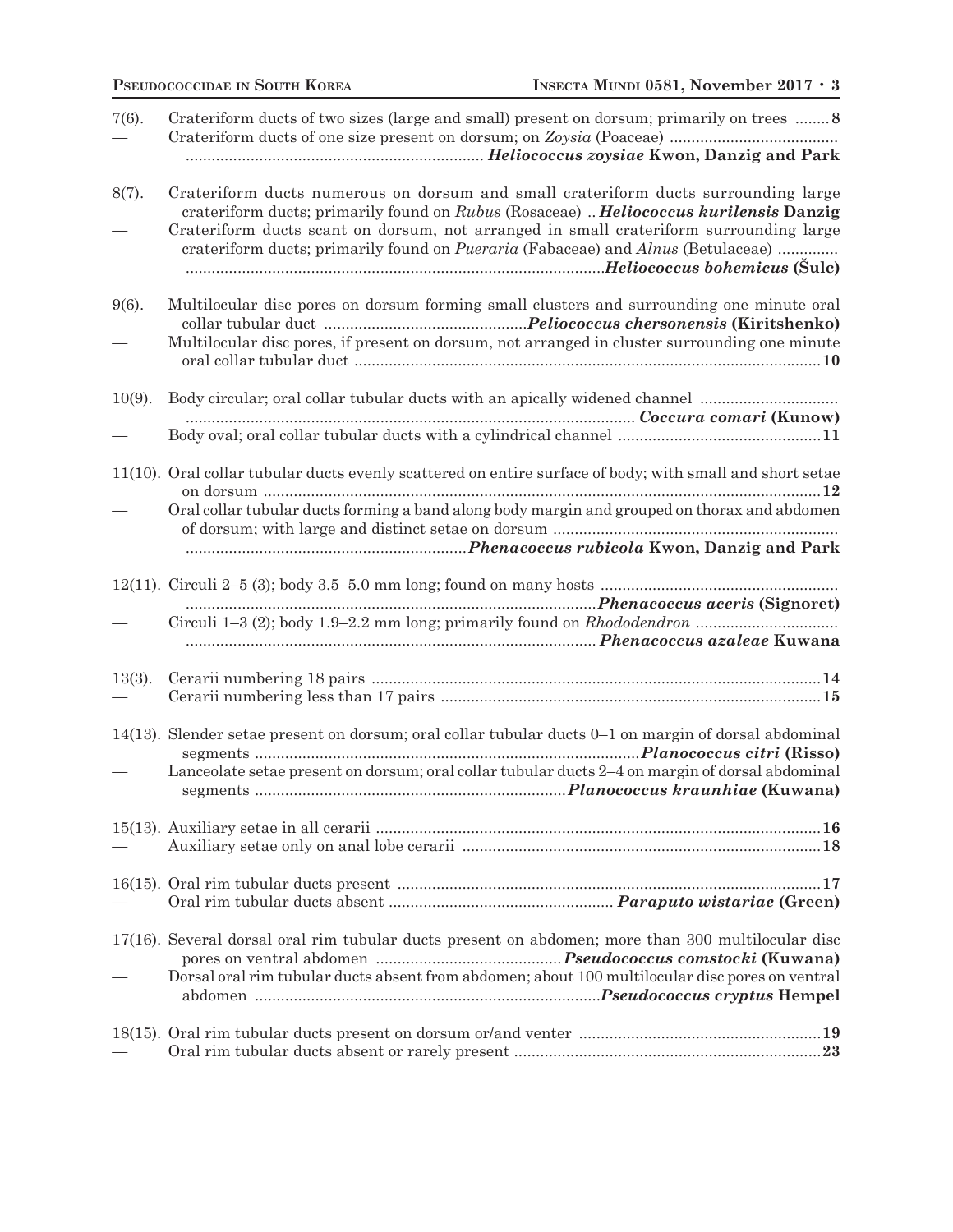| 19(18). Body color turns black in alkali (KOH); oral collar tubular ducts grouped on margin of dorsum     |
|-----------------------------------------------------------------------------------------------------------|
| Body color turns green in alkali (KOH); oral collar tubular ducts grouped rarely present on               |
| 20(19). Multilocular disc pores present on dorsum; multilocular disc pores mixed with oral collar tubular |
| Multilocular disc pores absent from dorsum; multilocular disc pores without on ventral margin             |
| 21(19). Multilocular disc pores present on dorsum; multilocular disc pores grouped on head and thoracic   |
| Multilocular disc pores absent from dorsum; multilocular disc pores absent from head and                  |
| 22(21). Dorsal oral rim tubular ducts forming transverse rows on abdominal segments I to VI; circulus     |
| Dorsal oral rim tubular ducts present several on medial and marginal regions; circulus                    |
|                                                                                                           |
| 24(23). Oral collar tubular ducts with a flange covering about one-half of duct length 25                 |
|                                                                                                           |
| 26(24). Circuli numbering three; antennae with 6 segments  Mirococcopsis orientalis (Maskell)             |
|                                                                                                           |
|                                                                                                           |
|                                                                                                           |
|                                                                                                           |
|                                                                                                           |
| 30(29). Cerarii numbering 2-3 pairs; multilocular disc pores present on abdominal segment V of            |
| Cerarii numbering 4-7 pairs; multilocular disc pores absent from abdominal segment V of                   |

#### **Discussion**

This work provides an updated list of 31 mealybug species in South Korea. To date six species are considered as adventive mealybug species to South Korea; of these, *P*. *citri* is already established in the South Korea's exterior environment. Most adventive mealybugs are usually found on imported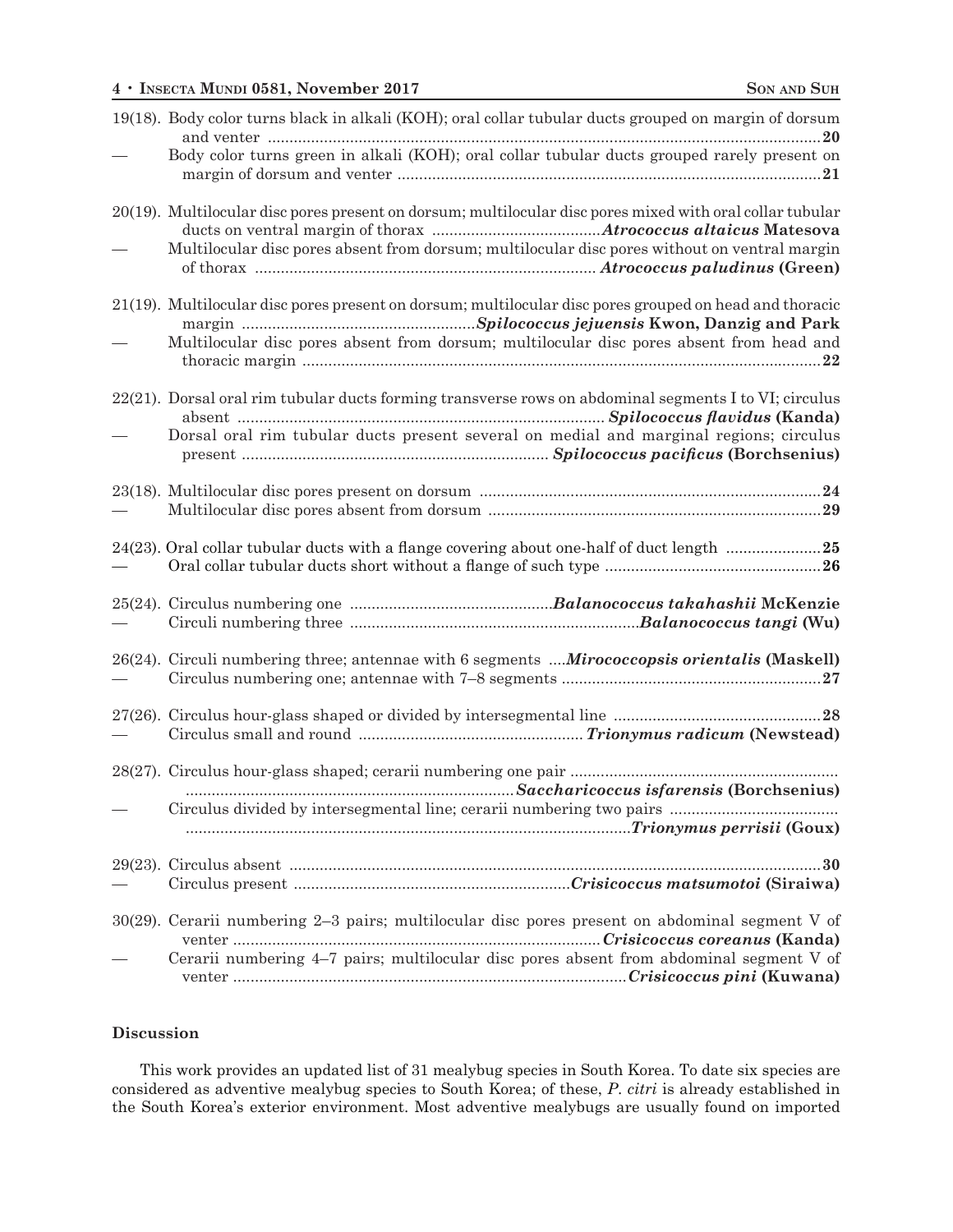plants and may get settled into the South Korea's environment, either in greenhouses or outdoor settings. Therefore, preventive measures are required to overcome this challenge. Furthermore, the South Korea's weather is becoming warmer and numerous imported subtropical and tropical crops are being grown in greenhouses. The most effective approach to block the introduction of an adventive species is to identify mealybug species found on commodities entering the country and regularly updating the list of the mealybug species known to occur in South Korea.

#### **Acknowledgments**

 We are grateful to Drs. Gregory A. Evans (USDA/APHIS/NIS, Washington, DC, USA) and Takumasa Kondo (Corporación Colombiana de Investigación Agropecuaria (Corpoica), Centro de Investigacion Palmira, Palmira, Valle, Colombia) for reviewing the manuscript. Funding for this project came from APQA.

#### **Literature Cited**

**Borchsenius, N. S. 1956.** Notes on the Coccoidea of Korea. Entomologicheskoe Obozrenye 35: 671–679.

- **Danzig, E. M. 1980.** Coccoids of the Far-Eastern USSR (Homoptera, Coccinea) with phylogenetic analysis of scale insects fauna of the world. Nauka Publishers; Leningrad. 367 p.
- **Danzig, E. M. 1988.** Suborder Coccinea. p. 686–726. *In*: P.A. Lehr (ed.). Keys to insects of the Far-East of the USSR. Nauka Publishers; Leningrad. 972 p.
- **Danzig, E. M., and S. G. Ivanova. 1976.** New species of the genus *Balanococcus* Williams (Homoptera, Coccoidea, Pseudococcidae). Entomologicheskoe Obozrenye 55: 76–77.
- **García, M., B. Denno, D. R. Miller, G. L. Miller, Y. Ben-Dov, and N. B. Hardy. 2017.** ScaleNet: A literature-based model of scale insect biology and systematics. (Available at ~ http:// scalenet. info. Last accessed August 2017.)
- **Koo, H. N., S. Kim, J. S. Lee, W. J. Kang, W. S. Cho, Y. Kyung, J. W. Seo, H. K. Kim, G. H. Kim, and S. Cho. 2017.** *Pseudococcus orchidicola* (Hemiptera: Pseudococcidae), a newly found mealybug pest, confused with *P. longispinus* in Korea. Entomological Research 47: 185–193.
- **Kwon, G. M., E. Danzig, and K. T. Park. 2003a.** Taxonomic notes of the family Pseudococcidae (Sternorrhyncha) in Korea. I. Tribes Phenacoccini, Rhizoecini, and Sphaerococcini. Insecta Koreana 20: 103–124.
- **Kwon, G. M., E. Danzig, and K. T. Park. 2003b.** Taxonomic notes of the family Pseudococcidae (Sternorrhyncha) in Korea. II. Tribe Pseudococcini. Insecta Koreana 20: 393–424.
- **Kwon, G. M., S. H. Lee, M. J. Han, and H. G. Goh. 2002.** The genus *Pseudococcus* (Westwood) (Sternorrhyncha: Pseudococcidae) of Korea. Journal of Asia-Pacific Entomology 5: 145–154.
- **Lee, Y. H., and S. J. Suh. 2011.** Notes on *Antonina* mealybug of Korea (Hemiptera: Pseudococcidae). Korean Journal of Applied Entomology 50: 71–73.
- **Lee, Y. J. 2010.** Family Pseudococcidae. p. 78–79. *In*: M.K. Paek (ed.). Checklist of Korean insects. Nature and Ecology; Seoul. 598 p.
- **Miller, D. R., G. L. Miller, G. S. Hodges, and J. A. Davidson. 2005.** Introduced scale insects (Hemiptera: Coccoidea) of the United States and their impact on U.S. agriculture. Proceedings of the Entomological Society of Washington 107: 123–158.
- **Nakayama, S. 1933.** Notes on scale insects and host plants from Korea. Oyo-Dobutsugaku-Zassi 3: 226–229.
- **Paik, J. C. 2000.** Economic Insects of Korea 6, Homoptera (Coccinea), Insecta Koreana Suppl. 13. National Institute of Agricultural Science and Technology; Seoul. 193 p.
- **Paik, W. H. 1972.** Scale insects found in the green houses in Korea. Korean Journal of Plant Protection 11: 1–4.
- Paik, W. H. 1978. Illustrated flora and fauna of Korea, vol. 22, Insecta (VI), Coccoidea. Samhwa Publishing Company; Seoul. 481 p.